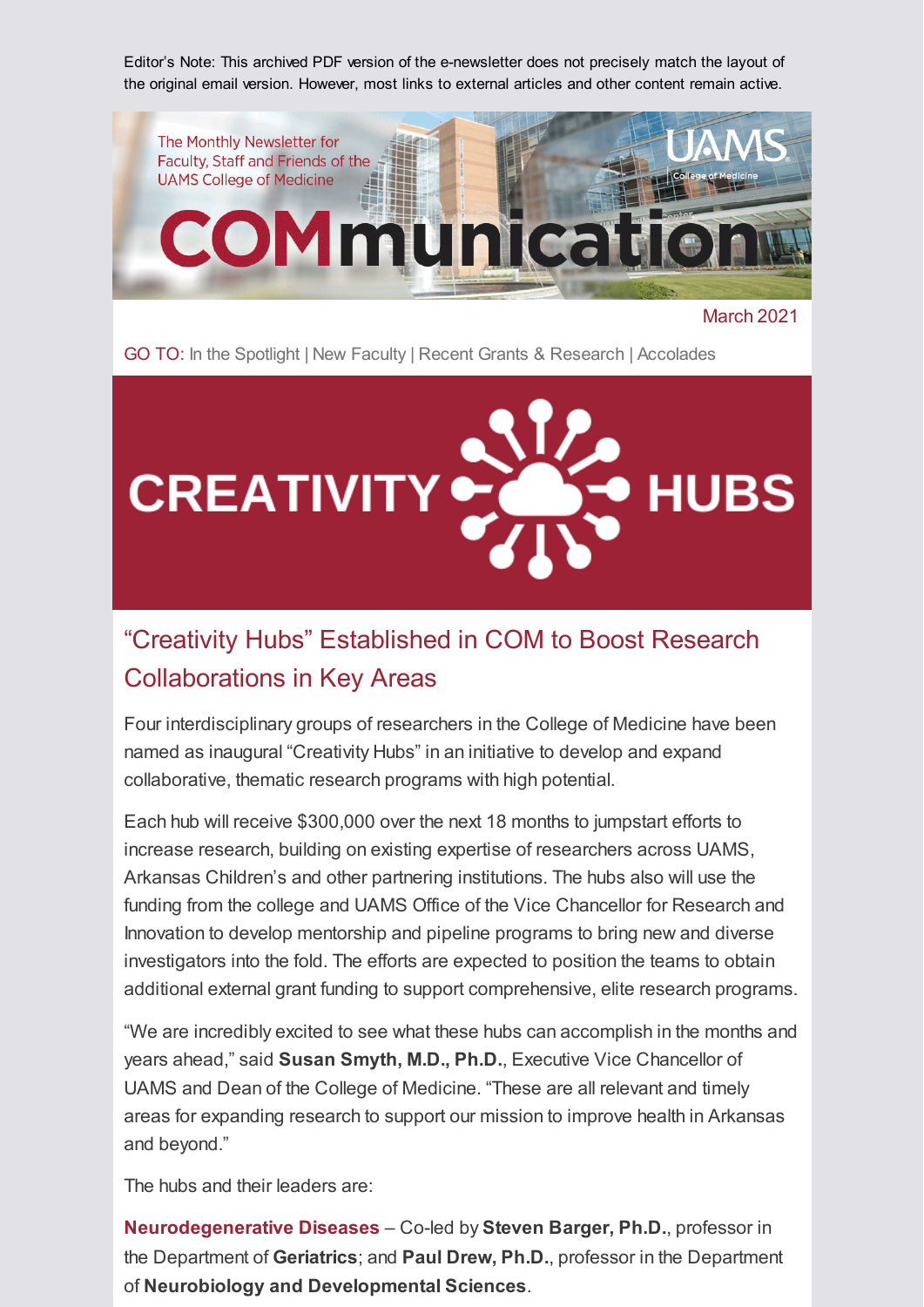**Musculoskeletal Health and Disease** – Led by **Teresita Bellido, Ph.D.**, professor and chair of the Department of **Physiology and Cell Biology**.

**Lifespan Research to Improve Cardiometabolic Health** – Led by **Elisabet Borsheim, Ph.D.**, professor in the departments of **Pediatrics** and **Geriatrics** and associate director and research leader in the Arkansas Children's Nutrition Center.

**Artificial Intelligence for Health** – Led by **Fred Prior, Ph.D.**, Distinguished Professor and chair of the Department of **Biomedical Informatics**.

#### [READ THE FULL STORY](https://medicine.uams.edu/blog/creativity-hubs-established-in-uams-college-of-medicine-to-boost-research-collaborations-in-key-areas/)

**Q&As WITH THE HUB LEADERS |** In addition to our main story, you can learn more about the hubs in our interviews with hub leaders. Click [here](https://medicine.uams.edu/blog/com-creativity-hubs-qas-with-the-hub-leaders/) to read all of the Q&As, or click on the hub title or portrait to go



directly to each Q&A. **Steven Barger, Ph.D.**, and **Paul Drew, Ph.D.** [Neurodegenerative Diseases Hub.](https://medicine.uams.edu/blog/com-creativity-hubs-qas-with-the-hub-leaders/#neurodegenerative)



**Teresita Bellido, Ph.D.** [Musculoskeletal Health](https://medicine.uams.edu/blog/com-creativity-hubs-qas-with-the-hub-leaders/#musculoskeletal) and Disease Hub.



**Elisabet Borsheim, Ph.D.** Lifespan Research to Improve [Cardiometabolic Health](https://medicine.uams.edu/blog/com-creativity-hubs-qas-with-the-hub-leaders/#lifespan) Hub.



**Fred Prior, Ph.D. [Artificial Intelligence for](https://medicine.uams.edu/blog/com-creativity-hubs-qas-with-the-hub-leaders/#ai)** Health Hub.

<span id="page-1-0"></span>**Back to the Top**

# **In the Spotlight**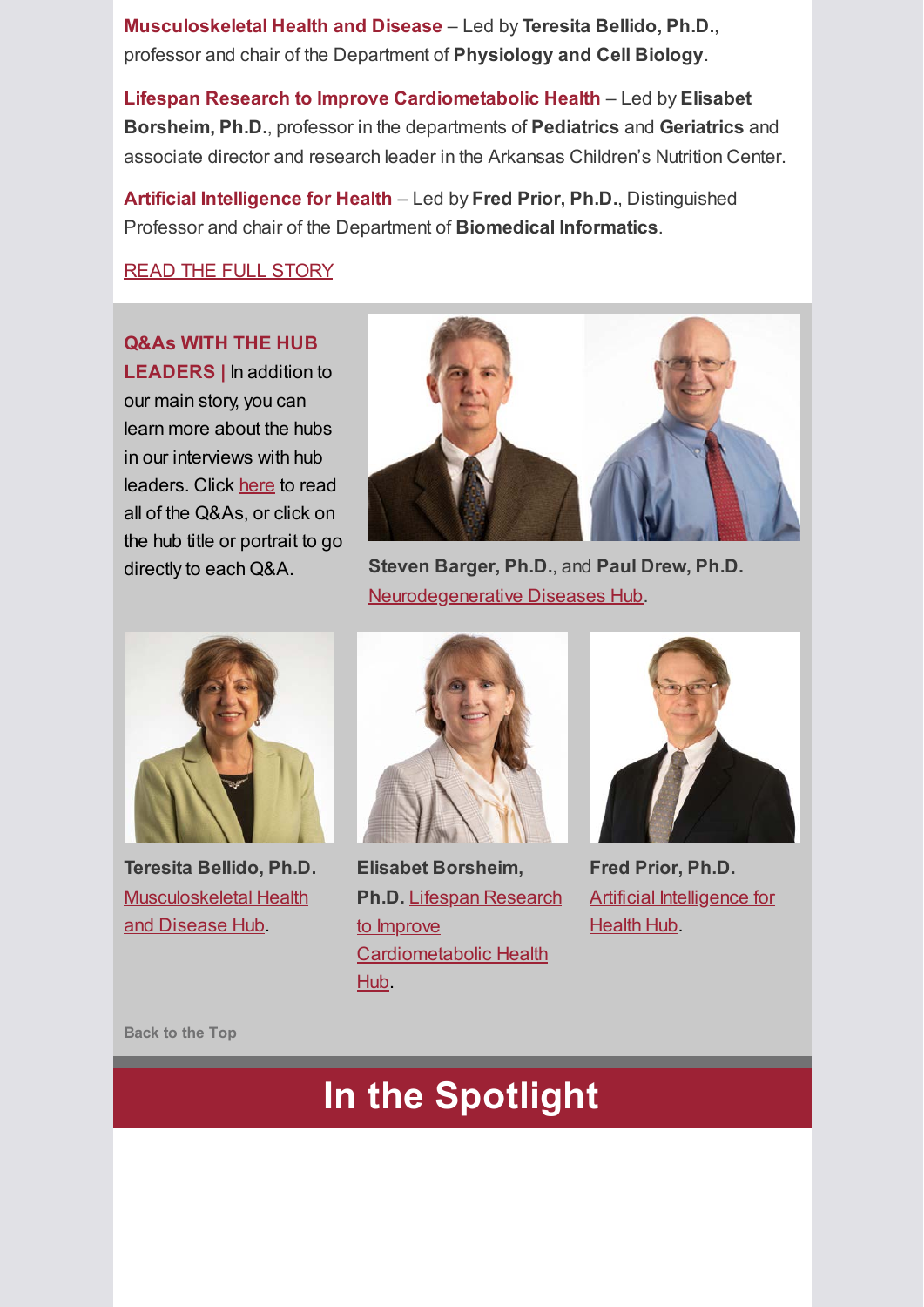

*Above: COM senior Tia'Asia James will train in Emergency Medicine at Vanderbilt University in Nashville -- one of many exciting revelations at Match Day 2022.*

**MARVELOUS MATCH DAY |** Congratulations to the Class of 2022 on their great results in the National Resident Matching Program (NRMP), and to UAMS residency programs on their very successful Match! Read more in the [UAMS Newsroom;](https://news.uams.edu/2022/03/21/college-of-medicine-match-day-ceremony-applauds-158-seniors-fanning-out-across-the-country-to-improve-the-world/) watch the [ceremony video;](https://medicine.uams.edu/match-day-2022/) and see [where our seniors are headed.](https://medicine.uams.edu/wp-content/uploads/2022/04/2022-MATCH-for-distribution-4.6.22-UPDATED.pdf)

<span id="page-2-0"></span>**Back to the Top**

## **New Faculty**



**Shi-Ming Tu, M.D.**, has joined the Department of **Internal Medicine**, Division of **Hematology/Oncology**, and the **Winthrop P. Rockefeller Cancer Institute** as a Professor and medical oncologist specializing in the treatment and research of genitourinary cancer.

[READ MORE](https://news.uams.edu/2022/03/21/md-anderson-oncologist-shi-ming-tu-m-d-joins-uams-winthrop-p-rockefeller-cancer-institute/)

<span id="page-2-1"></span>**Back to the Top**

# **Recent Grants & Research**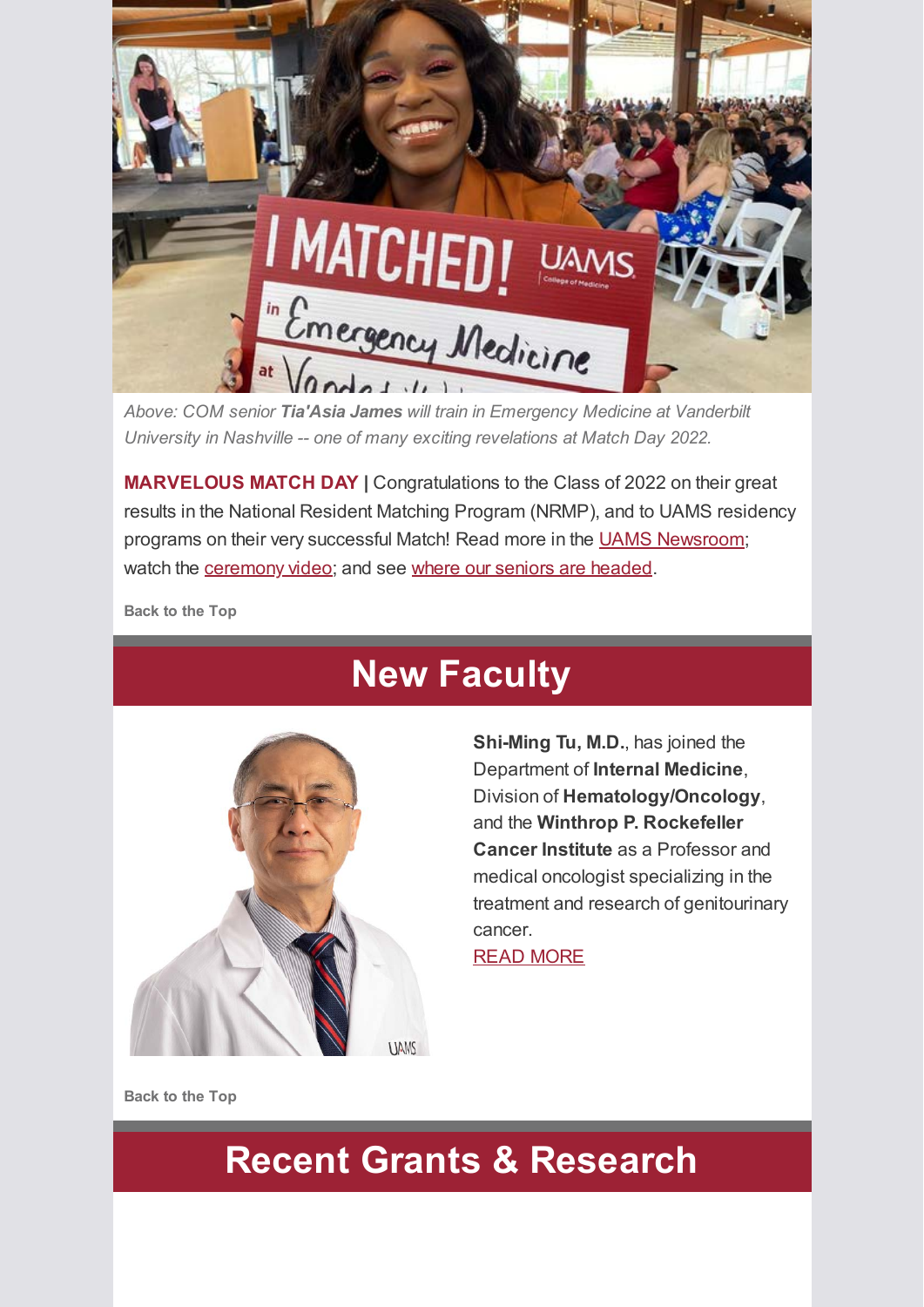

**MOST INFLUENTIAL RESEARCHERS |** More than 50 current and retired UAMS faculty were listed among the top 2% of most influential researchers in a study by Stanford University. "Our strong and supportive research environment is what allows investigators to achieve this kind of distinction and excellence," noted **Shuk-Mei Ho, Ph.D.**, UAMS Vice Chancellor for Research and Innovation (pictured above). [READ MORE](https://news.uams.edu/2022/03/16/study-puts-more-than-50-uams-faculty-among-top-2-of-influential-researchers/)

#### **Extramural Awards**

*Congratulations to College of Medicine faculty who received new extramural grants in February. This list, courtesy of the Office of the Executive Associate Dean for Research, excludes clinical trials and awards under \$10,000, as well as grants we have previously reported.*

**Peter Mourani, M.D.**, Department of **Pediatrics**, Integrated Host/Microbe Metagenomics to Improve Lower Respiratory Tract Infection Diagnosis in Critically Ill Children, NIH/NIGMS, (12/1/2021-11/30/2022), \$24,670.

<span id="page-3-0"></span>**Back to the Top**

## **Accolades**



Have you read the latest *Accolades* from Dean Smyth? The weekly email highlights recent honors and accomplishments of COM faculty, staff, residents and students. You can also [read Accolades here.](https://medicine.uams.edu/about-the-college/features/accolades/) If you know someone who deserves a shout-out, send your ideas to [COM Internal Communications.](mailto:cominternalcommunications@uams.edu)

**UAMS team members and students named in Accolades this month:**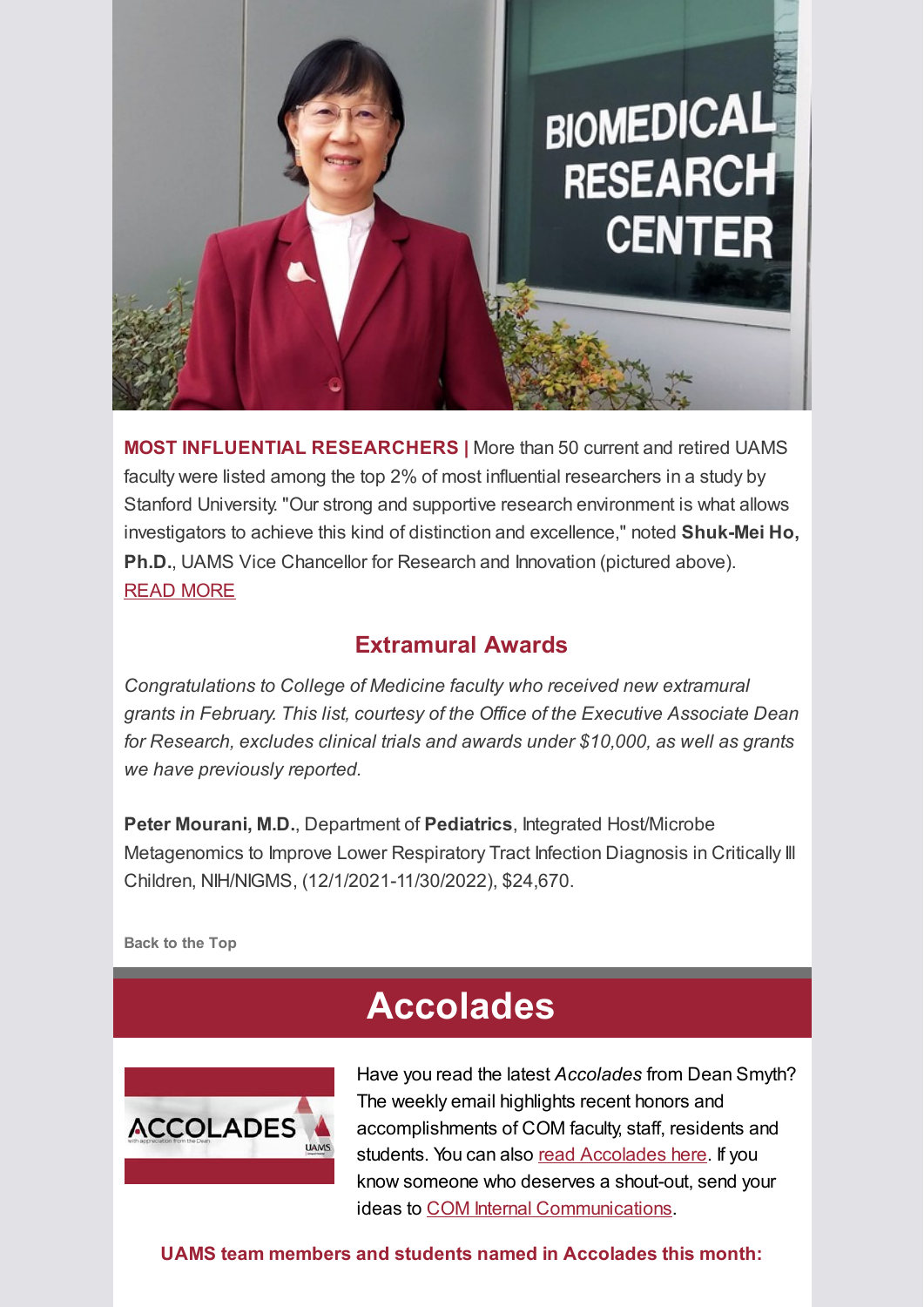Antino Allen Omar Atiq Steven Barger Lowry Barnes Teresita Bellido Lance Benson Anna Blach Karl Boehme Elisabet Borsheim Bobby Boyanton Heather Broyles Katherine Caid Rebecca Cantu Jungang Chen Marybeth Curtis Lu Dai Kacee Daniels Bharat Dhanireddy Elizabeth Draper Paul Drew Abdelrahman Elhusseiny Craig Forrest Maryam Garza Murat Gokden Franklin John Gray Paige Jones-Brooks Luis Juncos Sarah Hall Mark Harriman Terry Harville

Michael Held Shuk-Mei Ho Micah Huckabee Tom Kelly Samantha Kendrick Clark Kennedy Josh Kennedy Chandler Kern Jennifer Laudadio Kanna Lewis Brianna Long Jeff Lynch Melanie MacNicol Everett "Pat" Magann Spyridoula Maraka Katy Marino Azin Mashayekhi Pearl McElfish Bobby McGehee James Meek Franscesca Miquel-Verges Arun Modi Zeel Modi Austin Morgan Jackson Mosley Shengyu Mu Cindy Nguyen Eddie Ochoa ChrisTina Okolo Meredith Ott

Shana Owens Paul Phillips Lauren Poindexter Christian Ponder Steven Post Fred Prior Zhiqiang Qin Matt Quick Meghan Repp Eric Rosenbaum Nancy Rusch Suzanne Saccente Husam Salah Joseph Sanford Rawle "Tony" Seupaul Kevin Sexton Muhammad Shamim Jessica Snowden Olivia Speed James Suen Sara Tariq Joseph Thompson Julia Townsley Matthew Tran Srikanth Vallurupalli Amy Widner Margaret Woodruff Feliciano "Pele" Yu Xiaomin Zhang

#### **COM departments represented in Accolades this month:**

- Anesthesiology Biochemistry/Molecular Biology Biomedical Informatics Emergency Medicine Family/Preventive Medicine **Geriatrics** Internal Medicine Microbiology/Immunology Neurobiology/Developmental Sciences Obstetrics/Gynecology
- **Ophthalmology** Orthopaedic Surgery Otolaryngology-Head/Neck Surgery Pathology **Pediatrics** Pharmacology/Toxicology Physiology/Cell Biology Radiology **Surgery**

**Back to the Top**

The *COMmunication* is published monthly to highlight key events, initiatives and developments in the COM, introduce new faculty members and leaders, and shine a spotlight on our work in education, research, clinical care and service to Arkansas. To view past issues, visit the [COMmunication webpage.](https://medicine.uams.edu/about-the-college/communication-archive/) Comments, questions and suggestions for improvements are always welcome. Call Tamara Robinson, Senior Communications Writer, at 526-5163, or click the red button below to email the *COMmunication*.

[Comments? Ideas? Email Us!](mailto:COMInternalCommunications@uams.edu)